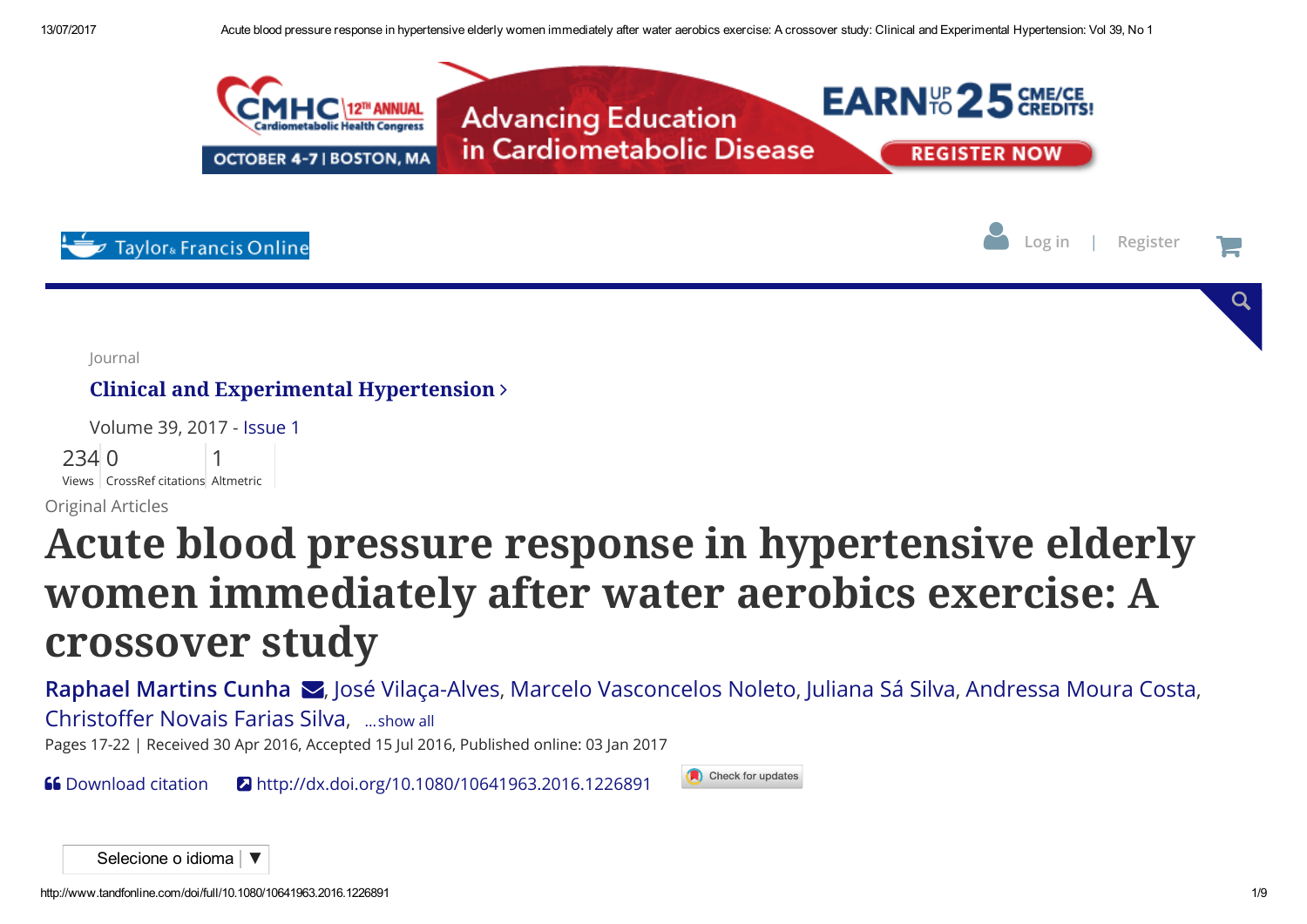$\blacktriangledown$ 

[Translator](http://www.tandfonline.com/action/clickThrough?id=3310&url=%2Fpage%2Fterms-and-conditions%23googletranslate&loc=%2Fdoi%2Ffull%2F10.1080%2F10641963.2016.1226891&pubId=50778642&placeholderId=1084&productId=2797) [dis](http://www.tandfonline.com/doi/ref/10.1080/10641963.2016.1226891?scroll=top)[claim](http://www.tandfonline.com/doi/citedby/10.1080/10641963.2016.1226891?scroll=top&needAccess=true)er

# ABSTRACT

Water aerobics exercise is widely recommended for elderly people. However, little is known about the acute effects on hemodynamic variables. Thus, we assessed the effects of a water aerobic session on blood pressure in hypertensive elderly women. Fifty hypertensive elderly women aged 67.8 ± 4.1 years, 1.5 ± 0.6 m high and BMI 28.6  $\pm$  3.9 kg/m<sup>2</sup>, participated in a crossover clinical trial. The experiment consisted of a 45-minute water aerobics session (70%–75% HRmax adjusted for the aquatic environment) (ES) and a control session (no exercise for 45 minutes) (CS). Heart rate was monitored using a heart rate monitor and systolic blood pressure (SBP) and diastolic (DBP) measurements were taken using a semi-automatic monitor before and immediately after the sessions, and at 10, 20 and 30 minutes thereafter. It was using a generalized estimating equation (GEE) with Bonferroni's post-hoc test (*p* < 0.05). At the end of the experimental session, ES showed a rise in SBP of 17.4 mmHg (14.3%, *p* < 0.001) and DBP of 5.4 mmHg (7.8%, *p* < 0.001) compared to CS. At 10 minutes after exercise, BP declined in ES by a greater magnitude than in CS (SBP 7.5 mmHg, 6.2%, *p* = 0.005 and DBP 3.8 mmHg, 5.5%, *p* = 0.013). At 20 minutes after exercise and thereafter, SBP and DBP were similar in both ES and CS. In conclusion, BP returned to control levels within 10–20 minutes remaining unchanged until 30 minutes after exercise, and post-exercise hypotension was not observed. Besides, BP changed after exercise was a safe rise of small magnitude for hypertensive people.

## KEYWORDS: Elderly [women](http://www.tandfonline.com/keyword/Elderly+Women), [exercise](http://www.tandfonline.com/keyword/Exercise+Training) training, [hypertension](http://www.tandfonline.com/keyword/Hypertension), water [aerobics](http://www.tandfonline.com/keyword/Water+Aerobics)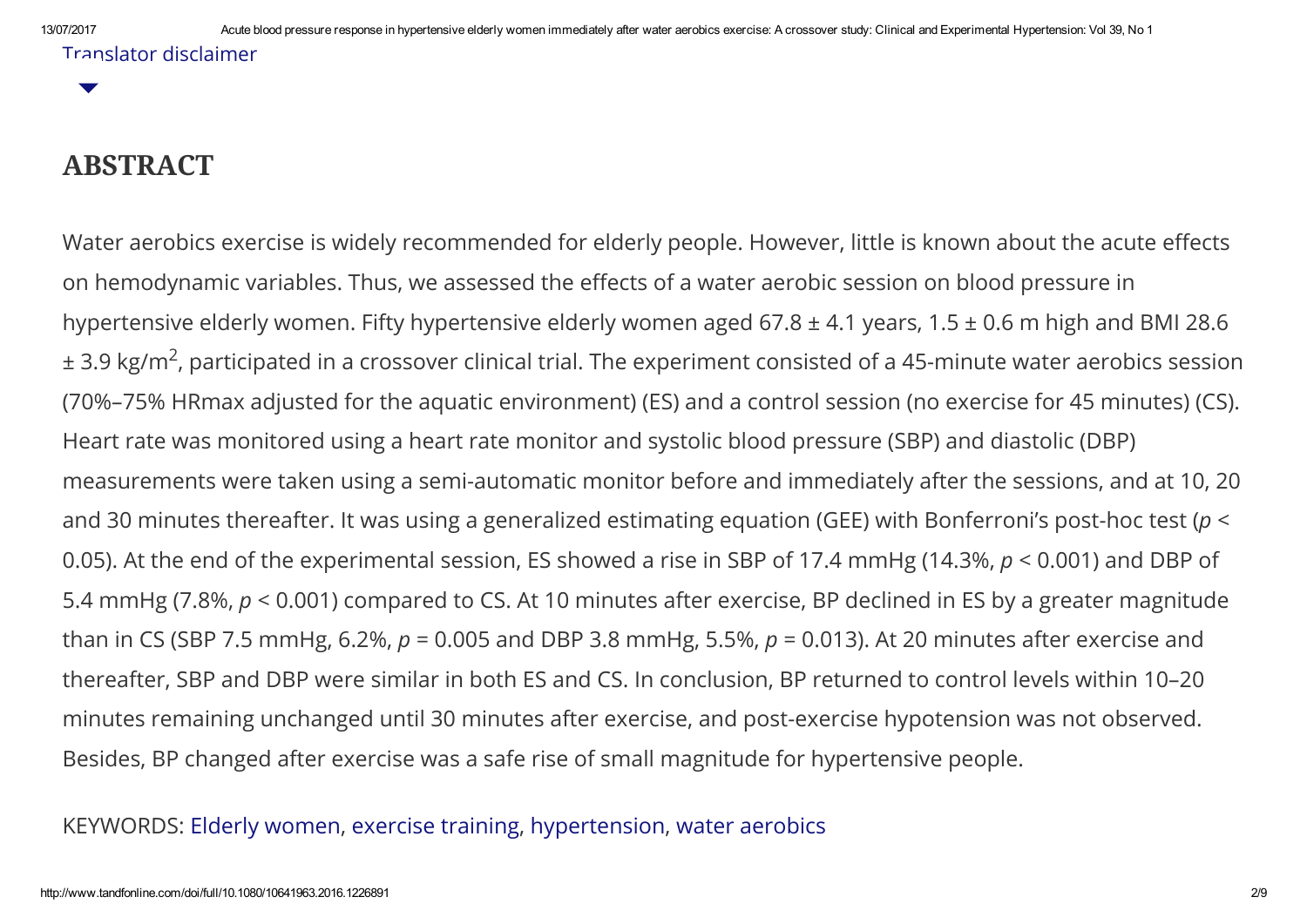# Log in via your institution

- > [Shibboleth](http://www.tandfonline.com/action/ssostart?federationSelect=All&redirectUri=%2Fdoi%2Ffull%2F10.1080%2F10641963.2016.1226891)
- > [OpenAthens](http://www.tandfonline.com/action/ssostart?idp=https%3A%2F%2Fidp.eduserv.org.uk%2Fopenathens&redirectUri=%2Fdoi%2Ffull%2F10.1080%2F10641963.2016.1226891)

# Log in to Taylor & Francis Online

Enter your email

Enter your password

Remember Me

Log in

## Or purchase it \*

Issue Purchase 30 days access for USD 886.00

Add to cart

Forgot [password?](https://www.tandfonline.com/action/requestResetPassword?redirectUri=%2Fdoi%2Ffull%2F10.1080%2F10641963.2016.1226891)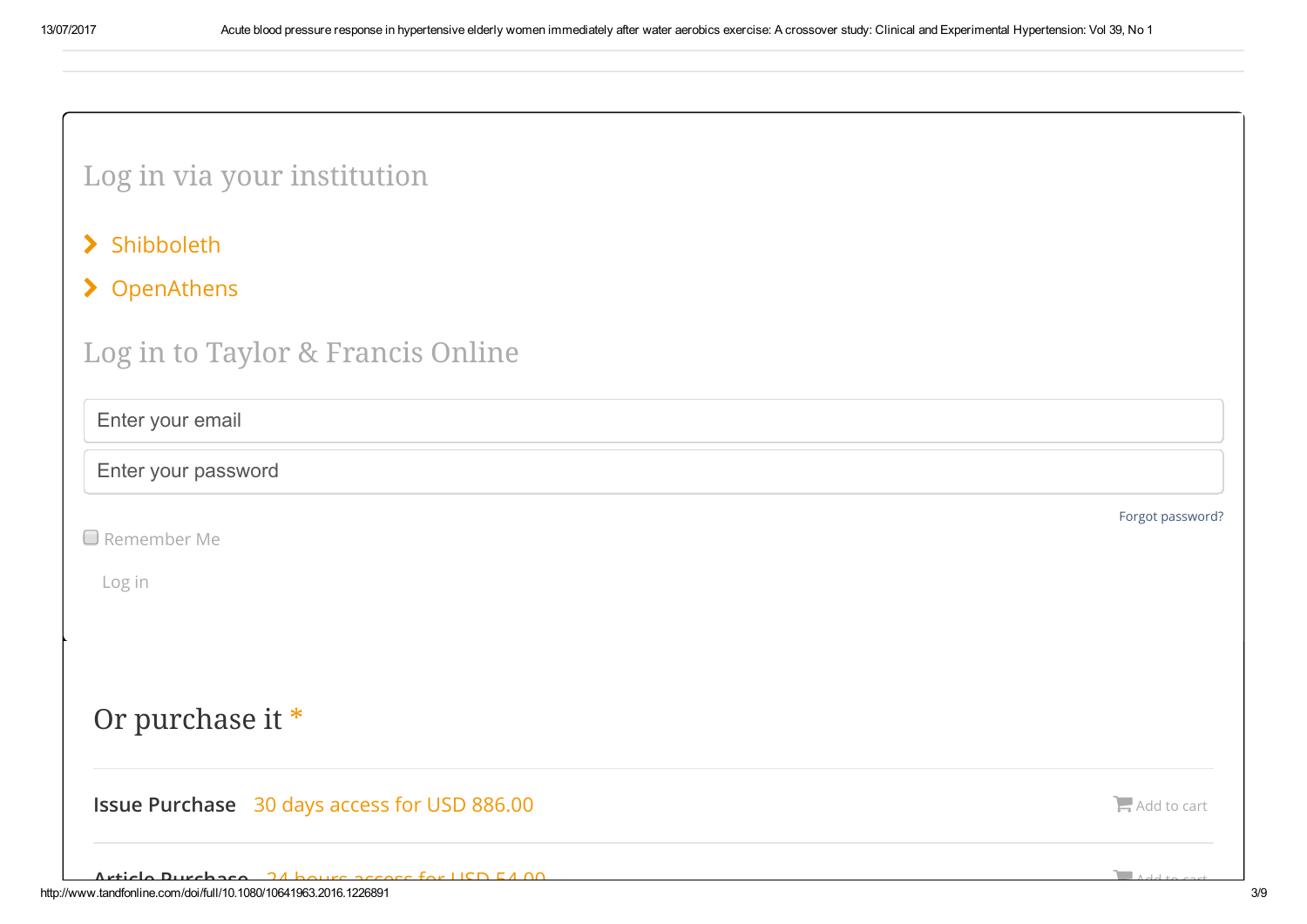ALTICLE LARGE 24 HOURS ACCESS FOR OST OF SERVICE AND ARRANGEMENT CONTROLLER TO CARE AND CONTROLLER AND CONTROLLER

\* Local tax will be added as applicable

## People also read

#### Article

Blood pressure and autonomic responses following isolated and combined aerobic and resistance exercise in [hypertensive](http://www.tandfonline.com/doi/full/10.1080/10641963.2016.1200601?src=recsys) older women

Paulo G. [Anunciação](http://www.tandfonline.com/author/Anuncia%C3%A7%C3%A3o%2C+Paulo+G) et al.

Clinical and Experimental Hypertension

Published online: 12 Dec 2016

Aerobic, resistance and combined exercise training on arterial stiffness in [normotensive](http://www.tandfonline.com/doi/full/10.1080/17461391.2014.955129?src=recsys) and hypertensive adults: A review

[Yanlei](http://www.tandfonline.com/author/Li%2C+Yanlei) Li et al.

European Journal of Sport Science

Published online: 24 Sep 2014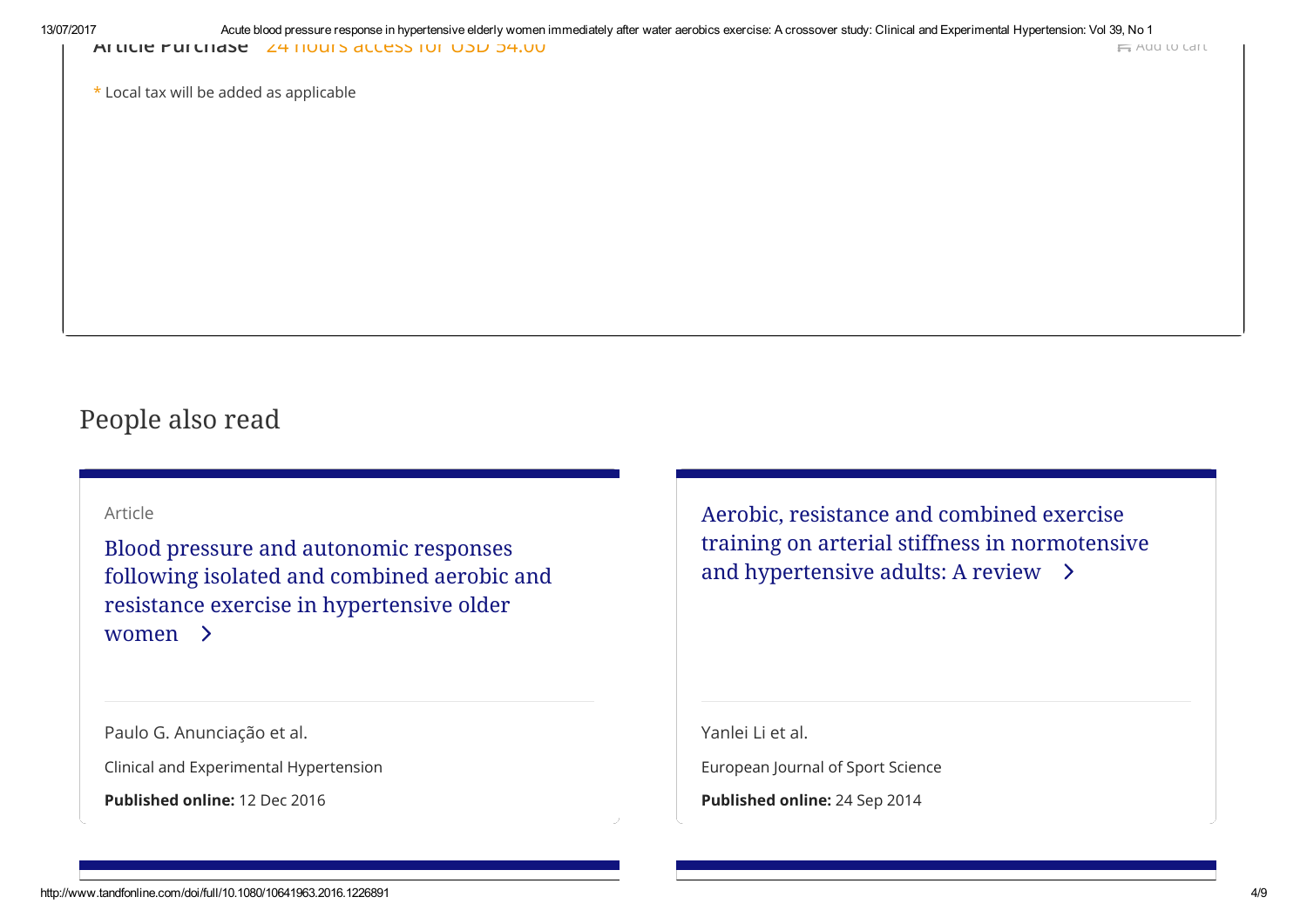მ |

#### Article

Blood pressure control status and relationship between salt intake and lifestyle including diet in [hypertensive](http://www.tandfonline.com/doi/full/10.1080/10641963.2016.1200605?src=recsys) outpatients treated at a general hospital

[Yuko](http://www.tandfonline.com/author/Ohta%2C+Yuko) Ohta et al.

Clinical and Experimental Hypertension

Published online: 5 Jan 2017

Article

[Polymorphism-801G/A](http://www.tandfonline.com/doi/full/10.1080/10641963.2016.1200598?src=recsys) in the 3′-untranslated region of CXCL12 is not associated with preeclampsia in Chinese Han population

[Jine](http://www.tandfonline.com/author/Xu%2C+Jine) Xu et al.

Clinical and Experimental Hypertension

Published online: 4 Jan 2017

Review article

Metabolic syndrome, hypertension, and nervous system injury: [Epidemiological](http://www.tandfonline.com/doi/full/10.1080/10641963.2016.1210629?src=recsys) correlates

[Giovanna](http://www.tandfonline.com/author/Ricci%2C+Giovanna) Ricci et al.

Clinical and Experimental Hypertension

Published online: 10 Jan 2017

# $\mathbf{y}$  f  $\mathbf{z}$  +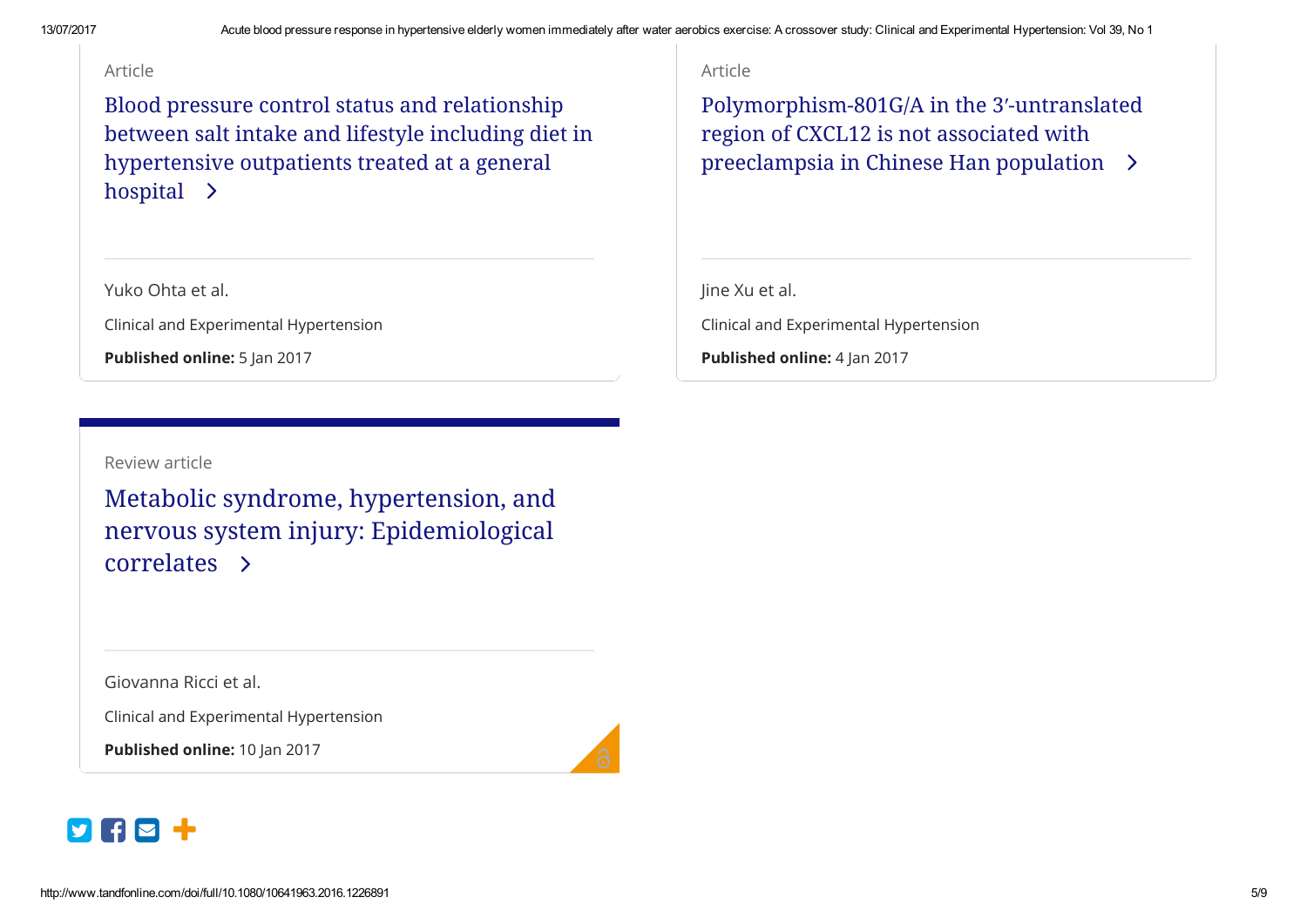

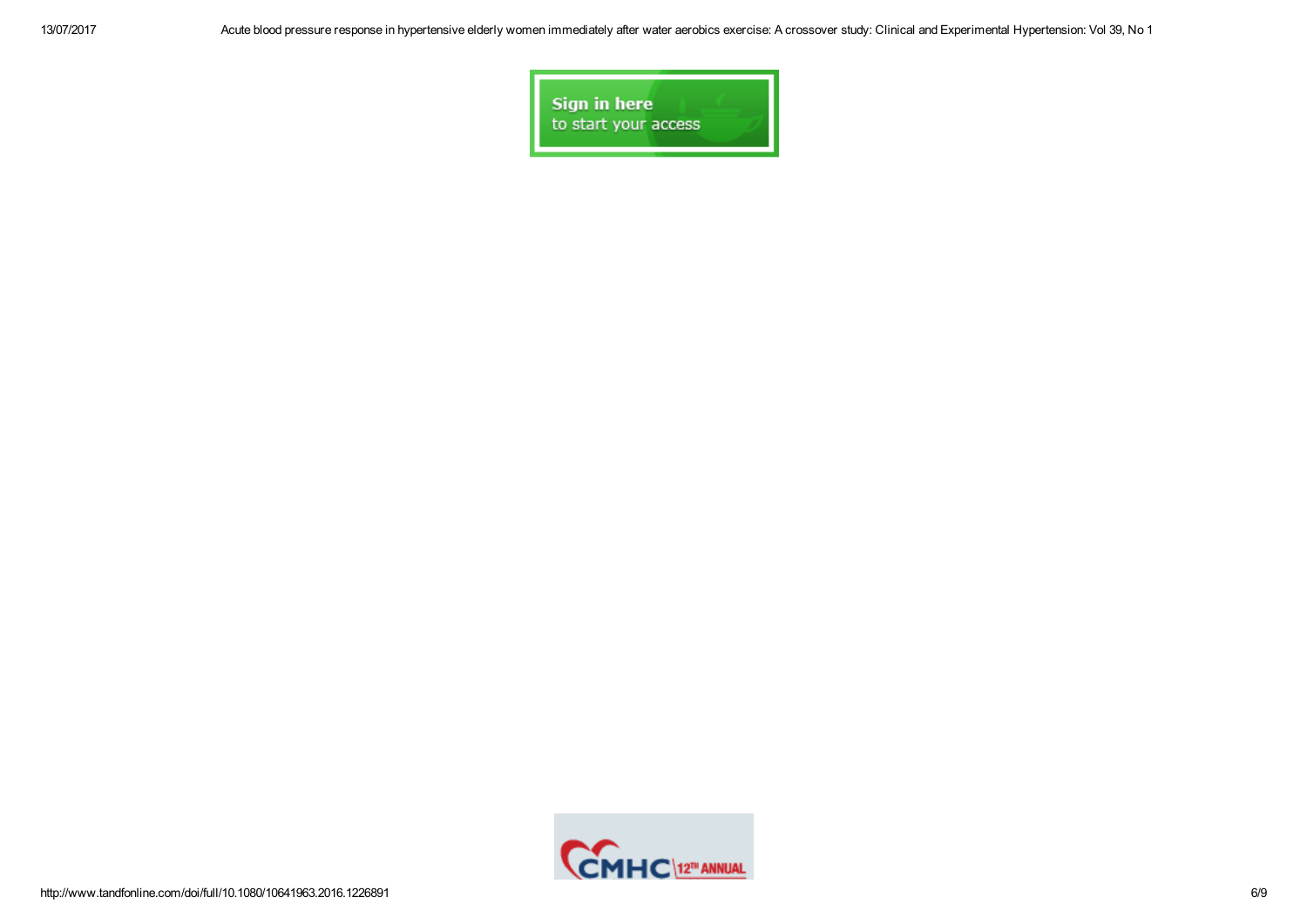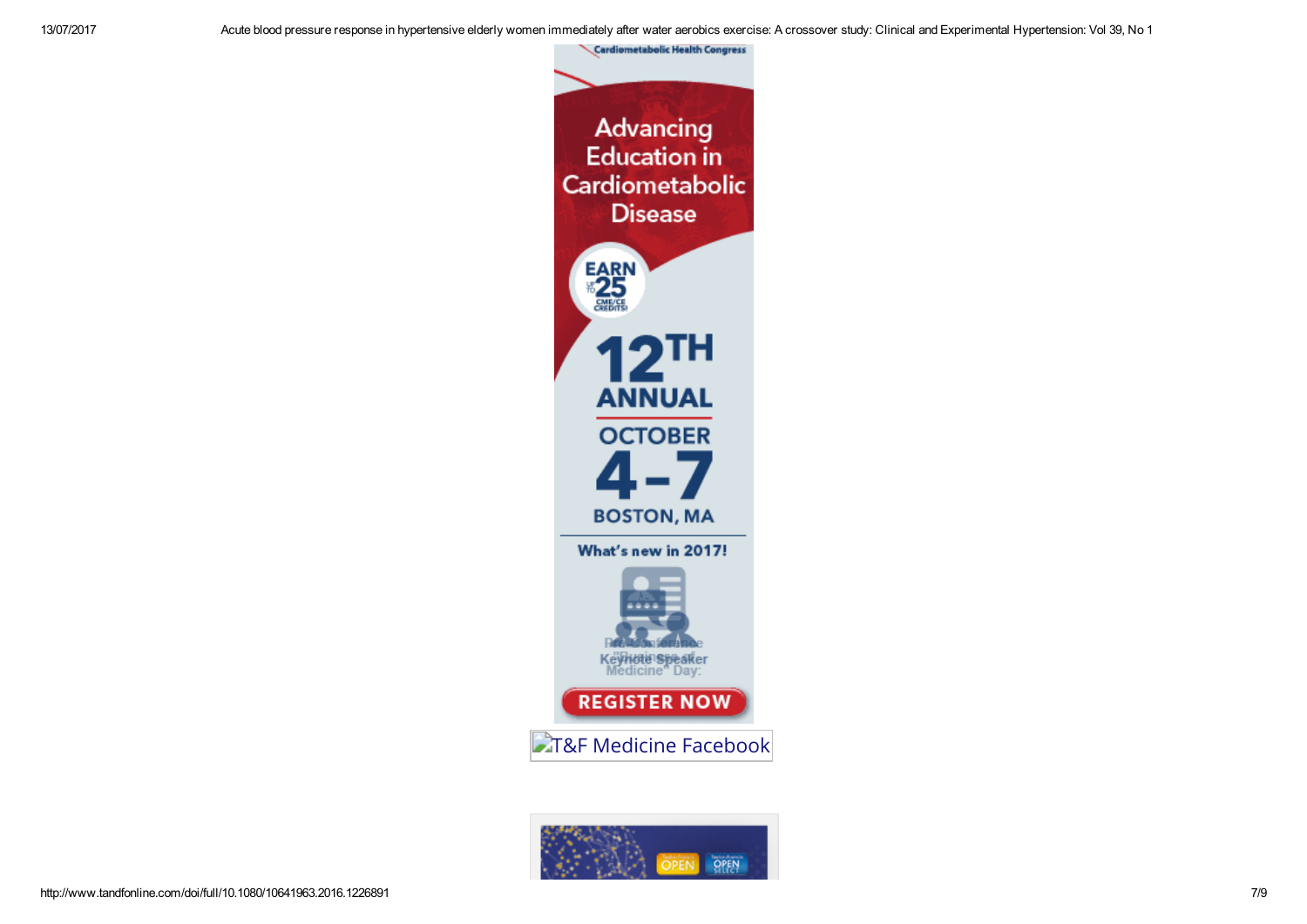